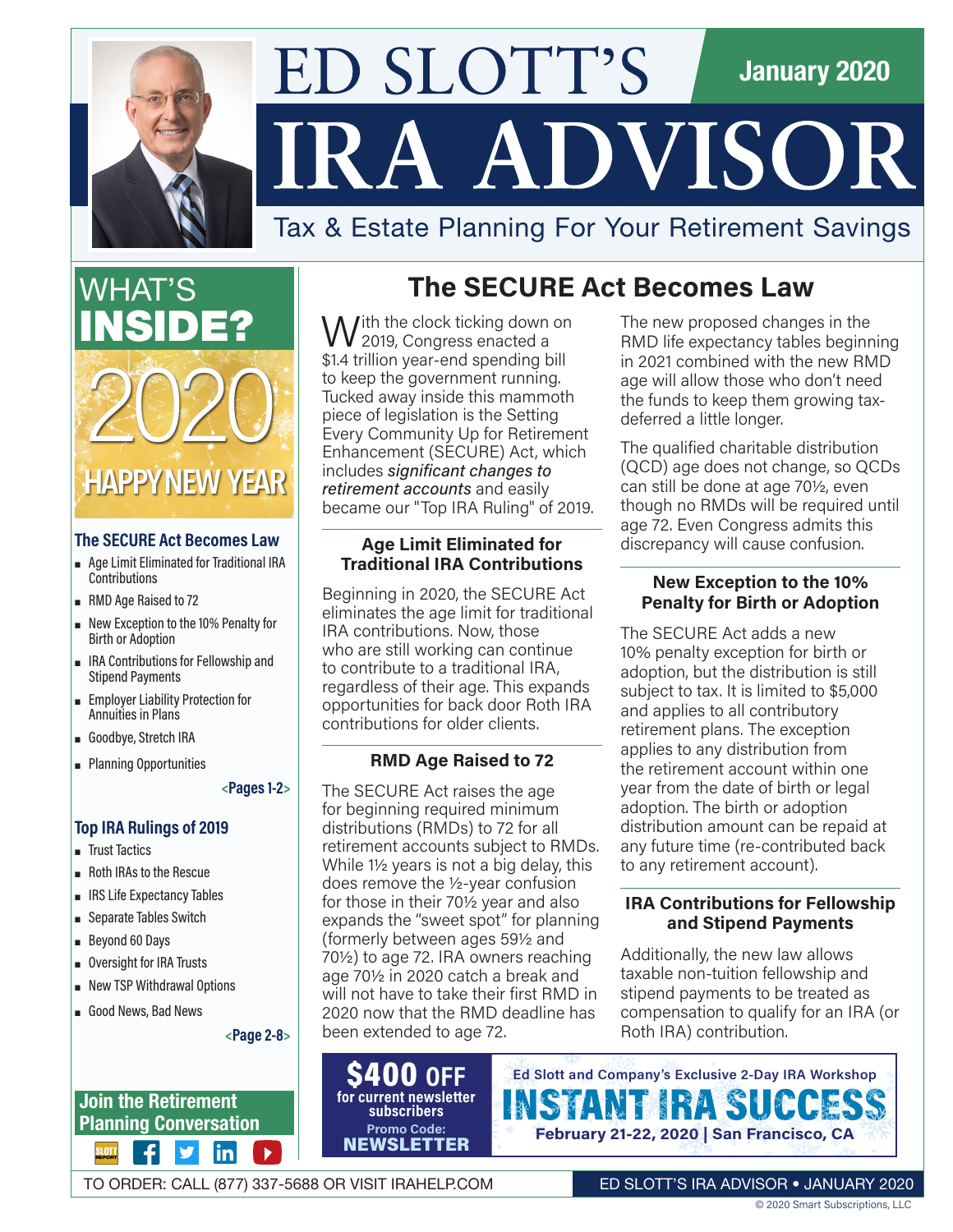#### **Employer Liability Protection for Annuities in Plans**

The SECURE Act provides a safe harbor for employer liability protection for offering annuities in an employer plan. Any problems that employees have must be taken up with the insurance company.

The employer is required to complete its due diligence as a fiduciary when selecting the insurance company and the annuity option. The employer is not required to select the lowest cost contract. This is expected to open the door for more annuity products to be available as investment choices in employer plans.

### **Good Bye, Stretch IRA**

Congress is forever searching for revenue sources. Thus, to pay for other law changes, it has broken the stretch IRA.

Beginning for deaths after December 31, 2019, the stretch IRA will be replaced with a 10 year rule for the vast majority of beneficiaries. The rule will require accounts to be emptied by the end of the tenth year following the year of death.

There will be no annual RMDs. Instead, the only RMD on an inherited IRA would be the balance at the end of the 10 years after

In addition to the Setting Every<br>Community Up for Retirement In addition to the Setting Every Enhancement (SECURE) Act, 2019 brought many other noteworthy IRA developments, from court decisions to IRS actions and private letter rulings. Here are more of 2019's top IRA rulings.

### **Trust Tactics**

"For the vast majority of working Americans, an IRA or other retirement account will be the

death. For deaths in years 2019 or prior, the old rules remain.

There are five classes of "eligible designated beneficiaries" who are exempt from the 10-year postdeath payout rule and can still stretch RMDs over life expectancy. These include surviving spouses, minor children, disabled individuals, the chronically ill, and beneficiaries not more than ten years younger than the IRA owner.

Clients with the biggest IRAs (over \$1 million or multimillion dollar IRAs) will feel the most impact.

*Why?* A good chunk of these balances will be left to beneficiaries. Clients who named trusts as IRA beneficiaries will also be hit hard. Conduit trusts will no longer work. *Why?* There will no longer be annual RMDs. The only RMD will be at the end of the 10 years – *a 100% RMD at that point.* All inherited IRA funds will be released to the beneficiaries, nullifying any further trust protection – *exactly the opposite of what the IRA owner wanted.* Discretionary trusts will still work but at a potentially heavy tax cost.

### **Planning Opportunities**

The new rules will mean a new landscape when it comes to retirement and estate planning. Advisors should act fast to contact clients and advise them on all the changes, including the elimination of the stretch IRA.

As 2020 begins, there are big opportunities for advisors ready to help clients navigate the myriad changes the SECURE Act has set in motion.

Beneficiary forms will need to be reevaluated. Clients who named a trust as their IRA beneficiary should be a priority. This decision must be reviewed and probably revised immediately!

Tax management strategies such as filling lower tax brackets and doing QCDs will be more valuable than ever, as will Roth conversions.

Life insurance moves to the top of the list as an estate and tax planning vehicle for the largest IRAs.

For clients with large IRAs who are charitably inclined, a charitable trust may work to simulate the stretch IRA.

As 2020 begins, there are big opportunities for advisors ready to help clients navigate the myriad changes the SECURE Act has set in motion.  $\blacksquare$ 

# **Top IRA Rulings of 2019**

most valuable asset that can be passed upon death," says Michael J. Jones, partner in accounting firm Thompson Jones in Monterey, CA.

"It's a striking contrast that the value of wealth that can pass at death, free of estate, gift, and generation-skipping transfer taxes has been increased to over \$11 million while the SECURE Act now decimates the value of inherited retirement funds."

"One possibility," says Jones, "is to consider naming a charitable remainder unitrust (CRUT) as the beneficiary of an IRA and the non-spouse heir as the income beneficiary of the CRUT."

"In the right situation," continues Jones, "the present value of the total payouts to the beneficiaries alone could be much greater than the value of the assets passing to them under a 10-year rule; charities will also benefit."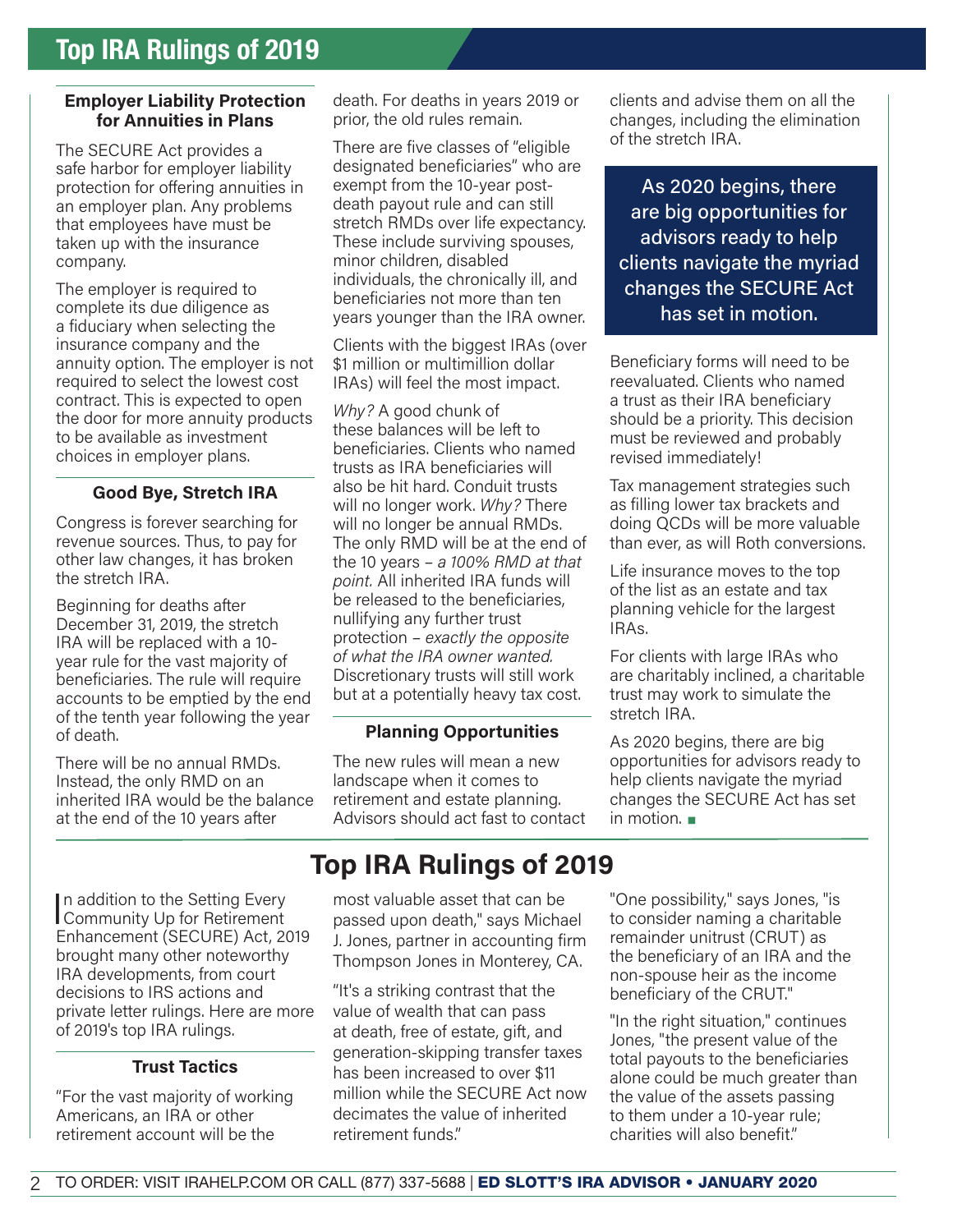

"Consider naming a charitable remainder unitrust (CRUT) as the beneficiary of an IRA, and the

non-spouse heir as the income beneficiary of the CRUT." -Michael J. Jones

In effect, stretching the CRUT distributions over the income beneficiary's life expectancy could offset some of the damage caused by enactment of a SECURE Act-type restriction, even after the expense of creating and administering a CRUT.

Robert Keebler, who heads Keebler & Associates, a tax advisory and CPA firm in Green Bay, WI, suggests using life insurance. "An IRA owner might create an irrevocable life insurance trust (ILIT)," he says. "The ILIT beneficiaries could be younger individuals, perhaps the IRA owner's children."



"An IRA owner might create an irrevocable life insurance trust." -Bob Keebler

One approach is to have the IRA owner take lifetime required minimum distributions (RMDs) and pay the resulting income tax. The remaining cash can be contributed to an ILIT for premiums on a life insurance policy payable to younger loved ones.

"The insurance proceeds could be free of income and estate tax," says Keebler, "helping to make up for the loss of extended tax deferral under the new law. This might be especially appealing to clients who expect their assets to be subject to federal or state estate tax."

#### **Roth IRAs to the Rescue**

Bruce Steiner, an attorney with the law firm Kleinberg, Kaplan, Wolff & Cohen in New York, NY also believes that some sophisticated use of trusts may be useful under the new SECURE Act once the details can be studied. "The onset of reduced tax deferral," he says, "may encourage more Roth IRA conversions. A good idea would become even better."

To see why this new regime is favorable to Roth conversions, suppose that spouses A and B pass away, leaving a sizable traditional IRA to their children. Often, this wealth transfer would occur when the parents are in their 80s or 90s and the beneficiaries are in their 50s or 60s, at or near the peak of their careers – *and their peak earnings years.*

Under the SECURE Act, the next generation will have to empty these IRAs within 10 years. The beneficiaries likely would pay tax at steep rates on those distributions. "The key to a Roth conversion," says Steiner, "is the tax rate on the transaction.

The SECURE Act could push many non-spouse beneficiaries into higher brackets. Therefore, it might be better to convert some traditional IRA money to Roth IRAs now, taking advantage of current relatively low tax rates."



"The key to a Roth conversion, is the tax rate on the transaction." -Bruce Steiner

Steiner adds, "we know we have a window when Roth conversions may be taxed efficiently, especially before age 72 – *the SECURE Act's new age to begin taking RMDs.*

The Tax Cuts and Jobs Act (TCJA) of 2017 widened the joint return

tax brackets to double the width of the single brackets, through the 32% bracket. There's a big jump in rates from 24% to 32%, so many IRA owners convert up to the top of the 24% bracket, or to the top of the 12% bracket." Thus, many traditional IRA dollars now can be converted to possibly tax-free IRA dollars at only 24%, or even 12%. "If the tax on the conversion can be paid at today's rates, with outside money, clients may put more value into their IRAs," says Steiner. There are no required distributions for clients who move traditional IRA dollars to the Roth side, as well as the prospect of tax-free payouts for account owners and beneficiaries.

Even though the TCJA passed two years ago, it still qualifies as a key ruling, according to Steiner, especially the provision limiting the deduction for state and local taxes to \$10,000. "That affects the timing of Roth conversions if someone might move to another state."

"Implementing the conversion (and paying the tax) should be done in the low-tax state, if possible. This \$10,000 tax deduction limit also makes state income taxation of IRA distributions more important," Steiner adds, "because distributions from a traditional IRA are generally fully taxable, and state taxation of such distributions will be effectively increased, without full itemizing of deductions."

#### **IRS Life Expectancy Tables**

In November 2019, the IRS promulgated proposed regulations updating the life expectancy tables used for determining RMDs under IRAs and other retirement plans.

"The new tables, reflecting increased American longevity, add a small but measurable increase to everybody's life expectancy," says Natalie Choate, an attorney with the Boston, MA law firm Nutter McClennen & Fish.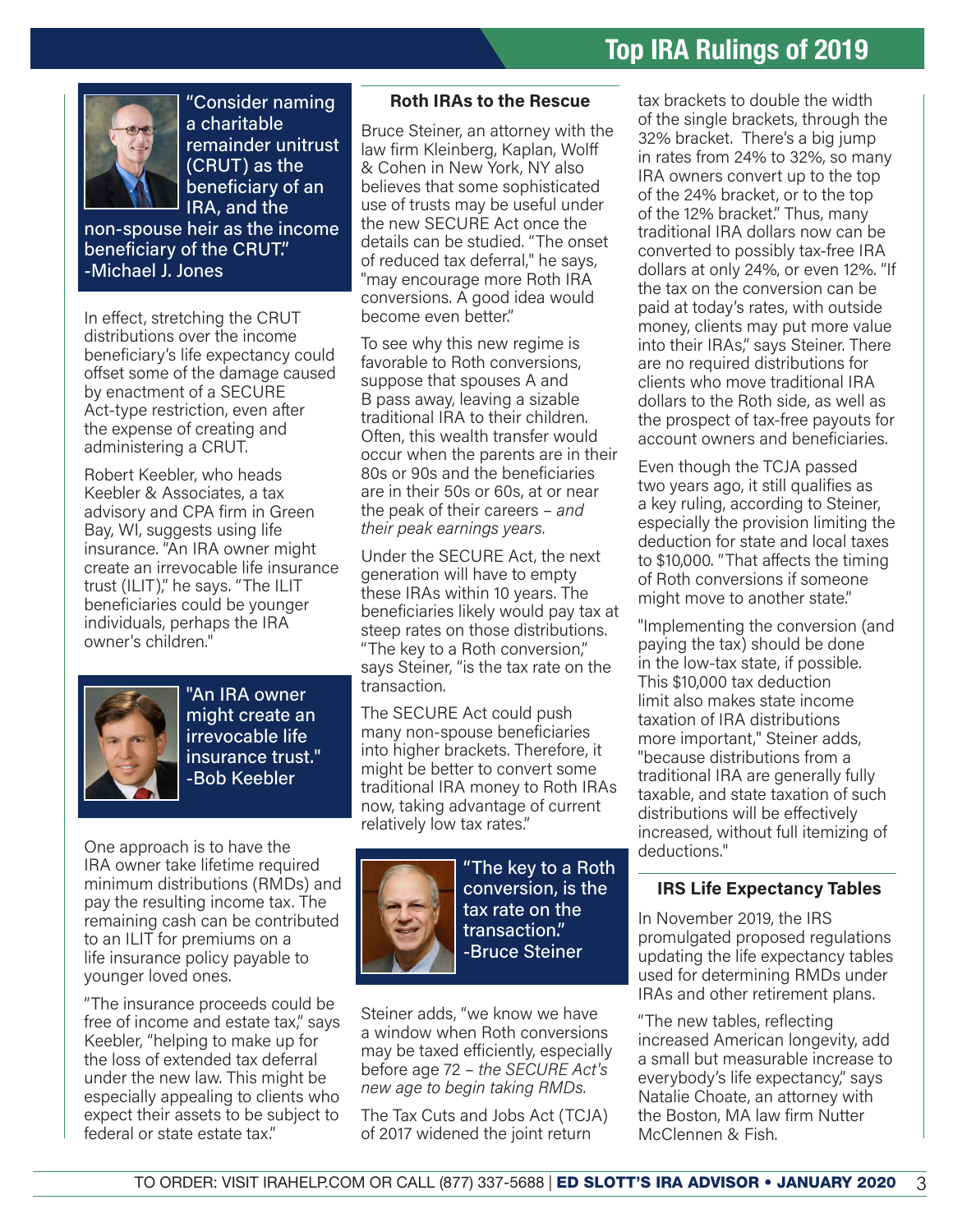"The effect will be a bit longer potential tax deferral for some retirees and beneficiaries."



"The effect will be a bit longer potential tax deferral for some retirees and beneficiaries."

-Natalie Choate

The IRS proposal revises three tables that have been used since 2003. They are the "Single Life Table," used for determing payouts to an eligible designated beneficiary under the SECURE Act as well as payouts from inherited retirement plans that are grandfathered under the new law;" the "Uniform Lifetime Table," used for determining lifetime RMDs to most plan participants over age 72; and the "Joint and Last Survivor Table," used for lifetime payouts to participants over 72 with a sole beneficiary who is a spouse more than 10 years younger than the participant.

Under today's Uniform Lifetime Table, the "distribution period" for an individual age 72 is currently 25.6 years. Under the new ULT, it will be 27.3 years. Under today's rules, an 85-year-old IRA owner's divisor is 14.8. "Under the new table," says Choate, "the divisor jumps to 16.0, a reduction of over \$5,000 in the RMD from a \$1 million IRA."

The best news of all will be for centenarians, Choate explains, as the IRS proposal recognizes the increased potential for an extended life span. "Under today's rules," she says, "the divisor drops below 2 at age 115, but the new tables never show a divisor below 2, which is the divisor for ages 120 and older."

Because these new tables will start applying in calendar year 2021, RMDs for 2020 will be computed under today's rules. "The switch to the new rules will be easy for situations where the life expectancy is recalculated annually," says Choate.

"For 2021 and subsequent years, the annual recalculation will simply track the new tables. This would be the case for all lifetime RMDs, and for post-death RMDs where the surviving spouse is (or is deemed to be) the sole beneficiary."

For a life expectancy being calculated under the fixed term method, there will be a one-time reset of the payout period, starting in 2021.

Choate gives the example of an IRA that's now being paid out to Junior, the designated beneficiary. The life expectancy payout started in 2015, the year after the participant's death, when Junior was 35, so his applicable distribution period was then 48.5 years. This is reduced by one each year, so under the old rules, the divisor for 2021 would have been 42.5 (48.5 - 6 years).

"Under the regulation's one-time reset," says Choate, "Junior would go back to 2015 and look up what his life expectancy would have been then, under the new table: 50.5 years. Deducting the 6 elapsed years from 50.5 would result in a 2021 divisor of 44.5 years. For future years, Junior will keep deducting one more year from 44.5 to get the divisor."

#### **Separate Tables Switch**

Keebler notes that the proposed regulations may apply to other taxpayers besides IRA owners or beneficiaries taking RMDs. "Younger people may be taking substantially equal periodic payments (SEPPs) from IRAs or company retirement plans," he says. Using SEPPs can allow a taxpayer to avoid the 10% penalty on distributions before age 591/2;

distributions must last for at least five years or until age  $59\frac{1}{2}$ , whichever comes later.

The required SEPP amounts are calculated by various methods, as calculated by IRS life expectancy tables, so the proposed regulations will reduce the permitted penaltyfree distributions. Under those regs, a taxpayer who began SEPPs before 2021 would apply the new rules, starting that year, without adverse consequences. Starting in 2021, new SEPP arrangements would use the revised tables, where applicable.

"Changing SEPP arrangements in mid-stream can be challenging," says Keebler, "but it must be done. If the rules aren't followed, retroactive penalties could apply, going back to the beginning of the SEPP distributions."

### **Beyond 60 Days**

Jones also points out that the IRS has answered questions about waiving the 60-day limit on IRA rollovers. There are three ways to get such a waiver: qualifying for an automatic waiver, obtaining a favorable private letter ruling (PLR), or correctly self-certifying waiver qualification and justifying that assertion after an IRS income tax audit.

To qualify for an automatic waiver, a taxpayer must have sent the required funds to the relevant financial institution in time, but the company's error prevented timely deposit of funds.

To obtain a PLR, a taxpayer must submit a request for private letter ruling and pay a user fee of \$10,000 to the IRS, as well as fees to the tax pro submitting the waiver request.

Self-certification can be accomplished by completing the Model Letter found in the appendix to IRS Revenue Procedure 2016-47 (there's no user fee). That model letter includes acceptable reasons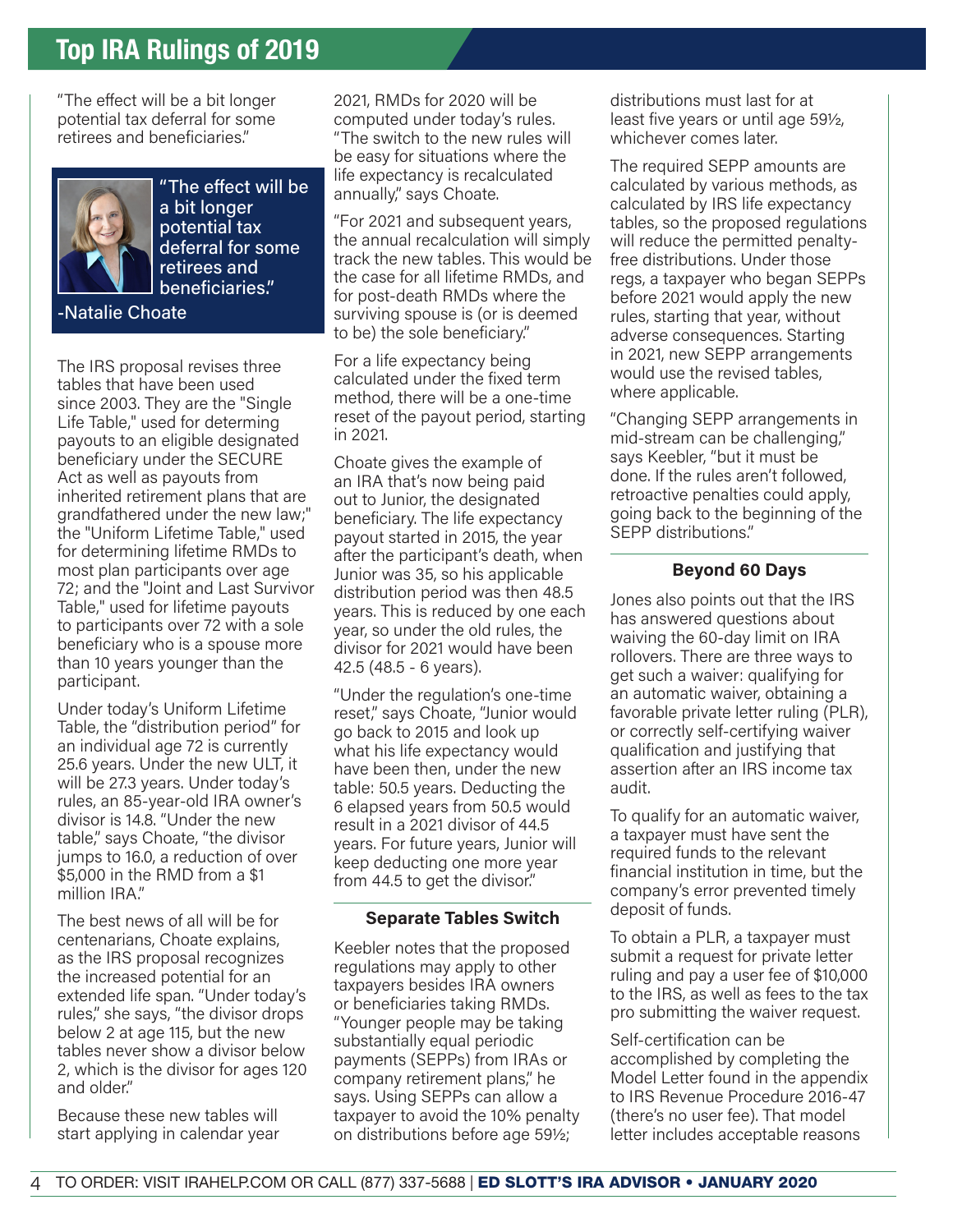for missing the deadline (e.g., home damage, serious family illness). "If an IRA custodian won't honor a self-certification letter," says Jones, "the IRA may be moved to a more cooperative financial firm."

IRS information on this topic is available at [irs.gov/retirement](https://www.irs.gov/retirement-plans/retirement-plans-faqs-relating-to-waivers-of-the-60-day-rollover-requirement)[plans/retirement-plans-faqs](https://www.irs.gov/retirement-plans/retirement-plans-faqs-relating-to-waivers-of-the-60-day-rollover-requirement)[relating-to-waivers-of-the-60](https://www.irs.gov/retirement-plans/retirement-plans-faqs-relating-to-waivers-of-the-60-day-rollover-requirement) [day-rollover-requirement](https://www.irs.gov/retirement-plans/retirement-plans-faqs-relating-to-waivers-of-the-60-day-rollover-requirement).

#### **Oversight for IRA Trusts**

Seymour Goldberg, senior partner at Goldberg & Goldberg, a law firm in Melville, NY, has written two practitioner guides for the American Bar Association on IRA compliance issues. He is concerned about IRA trust violations under the IRS rules. An IRA trust is a trust that is the beneficiary of an IRA.

The issue involves timely delivery of certain paperwork to the institution that maintains the decedent's IRA account after the death of the IRA owner. According to Goldberg's conversations with the SEC, that issue is an IRS compliance issue, over which the SEC has no jurisdiction. "Therefore, it is up to the IRS and/or Congress to address this, in my opinion, systemic noncompliance issue," says Goldberg.

"I believe the IRS and/or Congress should provide for a reasonable IRS Voluntary Compliance IRA Correction Program to protect innocent IRA trustees who may have violated this compliance rule."

The key problem involves paperwork that the trustee must send to the IRA institution by October 31 of the year after the IRA owner's death. "Of the two permissible methods," says Goldberg, "I prefer the simpler one: sending a copy of the trust document to the IRA institution.

The other method is more complicated, requiring sending the IRA institution a list of all trust beneficiaries, along with additional specific required statements." Goldberg has found that most trustees, if not all, are "clueless" as to this rule. "Most trustees don't read IRS Publication 590-B or the IRS regulations to find out about this technical rule," he says.

*What noncompliance issue will be raised, if such paperwork isn't delivered on time?* If the IRA trust has a non-spouse beneficiary, RMDs won't be able to be stretched out over the life expectancy of the appropriate beneficiary. If RMDs have been stretched in this manner, without the paperwork being in place, back taxes and possible penalties may be assessed. There is no statute of limitations that protects the trustee.

Avoiding such problems by sending a copy of the trust document to the IRA institution might sound straightforward, but that's not always the case. "Some IRA institutions may not be interested in obtaining trust documentation," says Goldberg. "They may open a trust account without the required trust documentation."

Even if the IRA institution does not want to receive the IRA trust paperwork and perhaps analyze the terms of the trust, advisors should make sure that required documentation is sent to the IRA institution by the deadline. Goldberg asserts that the trustee should keep records of the timely submission of the required paperwork to the IRA institution.

"This should be done with a transmittal letter that is sent to the IRA institution by certified mail, return receipt requested," he says.

Advisors working with IRA trust non-spouse beneficiaries should explain the importance of meeting the October 31 deadline, if extended tax deferral is desired.



"One way to possibly mitigate the financial damage would be to close the IRA and pay the balance to the IRA trust."

-Seymour Goldberg

Take all necessary steps to see that the documentation is delivered on time and retain delivery records.

What's more, if an advisor discovers, for example, that a new client is the beneficiary of an IRA trust that has been taking life expectancy-based RMDs for years, even though the required paperwork was not filed on time, Goldberg believes that the advisor should notify the trustee about the noncompliance.

"One way to possibly mitigate the financial damage," he says, "would be to close the IRA and pay the balance to the IRA trust. The trustee should file Forms 5329, requesting that the 50% penalty for insufficient RMDs for the respective years be waived." These requests might be granted if it can be shown that the shortfalls resulted from reasonable error, and the mistake is being remedied.

#### **New TSP Withdrawal Options**

The TSP Modernization Act of 2017 was formally adopted on September 15, 2019. TSP stands for Thrift Savings Plan, which is the 401(k)-type plan offered to federal employees and members of the uniformed services.

Now that the new law has taken effect, federal workers have more flexibility in their distribution options. "The new TSP rules not only offer more choices to federal employees and retirees," says Heather Schreiber, founder of HLS Retirement Consulting in Holly Springs, GA, "but the new TSP rules also create more tax-efficient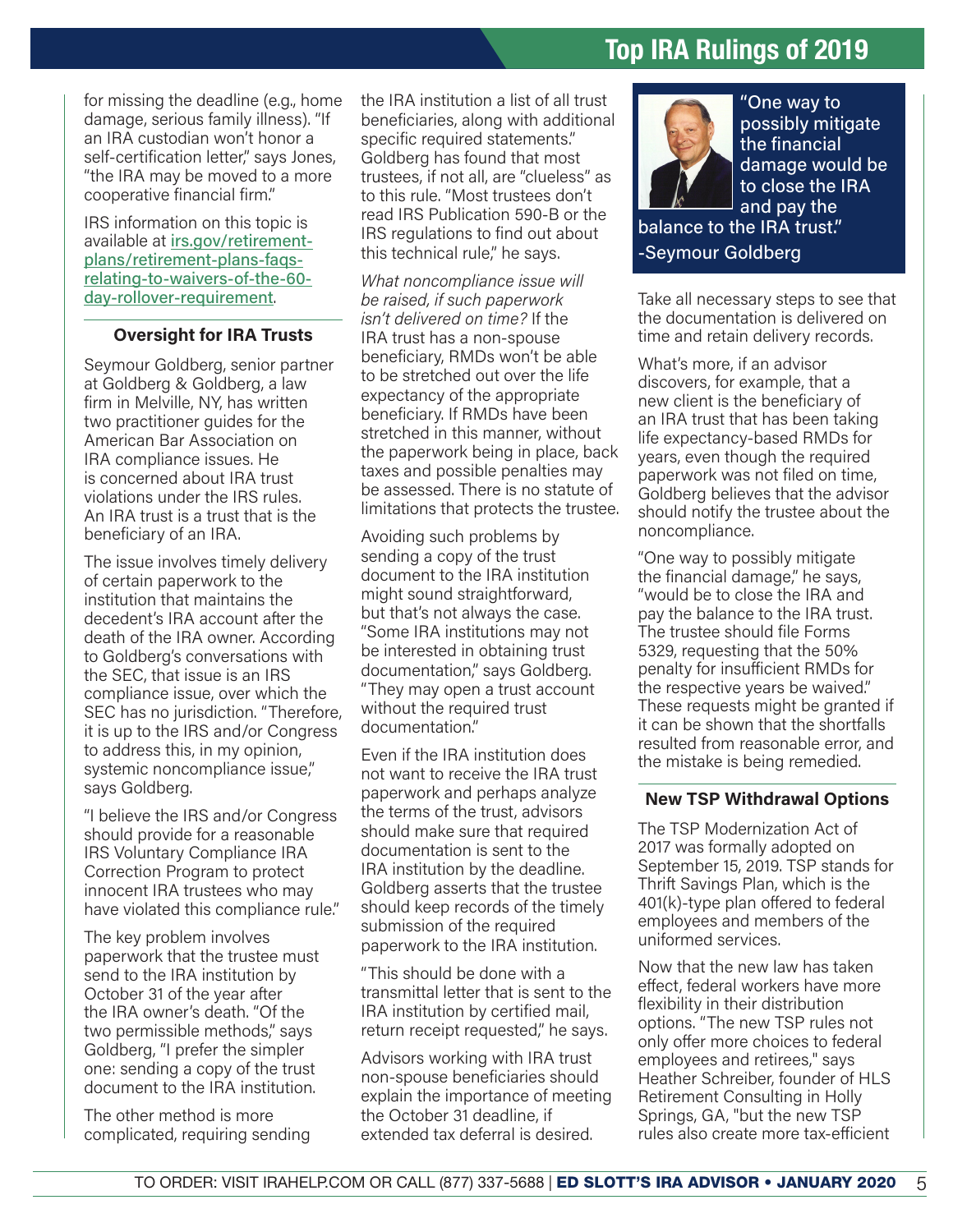drawdown strategies in retirement and provide some benefits that may extend to the IRA arena."

For example, employees were permitted only one in-service agebased withdrawal at age 59½ or older. Moreover, if an employee's balance consisted of both traditional and Roth balances, the partial in-service withdrawal would automatically be distributed on a pro-rata basis.

"The new law increases age-based in-service withdrawals from once in a lifetime to four in a calendar year," says Schreiber. "An employee may also take this distribution from the traditional balance, the Roth balance, or a combination of the two." According to Schreiber, some clients are unaware that the 5-year holding period that applies to the Roth portion of a TSP for purposes of a tax-free distribution of earnings does not also satisfy the 5-year holding period for the same person's Roth IRA.

"Therefore," she says, "it may make sense to roll over all or a portion of the Roth TSP balance to a newly established Roth IRA, in order to begin the 5-year holding period for qualified distributions there."

Another potential benefit to rolling the Roth portion of the TSP to a Roth IRA is the avoidance of lifetime RMDs. "The Roth portion of the TSP is subject to lifetime RMDs," says Schreiber, "which can cause a draw-down of monies that perhaps could have been avoided by employees who don't need the cash flow." Once money moves to a Roth IRA, there are no RMDs for those funds.

The new rules also offer greater flexibility in post-retirement distribution options, which now can be scheduled monthly, quarterly, or annually. "Partial withdrawals can now be taken once every 30 days," says Schreiber, "in addition to the life annuity options."



"The new TSP rules create more tax-efficient drawdown strategies in retirement and provide some benefits that may extend to the IRA arena." -Heather Schreiber

Schreiber gives the example of an advisor working with a TSP account holder who retired at age 56 and now needs immediate income from the plan.

"Before the new law took effect," she says, "it was difficult to utilize the age-55 and separation-fromservice exception to the 10% early distribution tax, particularly if the employee had previously used the one-time age-based withdrawal."

Under current law, the employee can request a partial distribution each month, effectively bridging the income gap before age 59½ with TSP funds while retaining the ability to roll the remainder to an IRA if desired for withdrawals after age 59½. "The age-55 exception does not extend to IRAs," says Schreiber, "so this kinder menu of post-retirement TSP withdrawal options allows an early retiree to effectively plan for and structure a more tax-efficient drawdown strategy."

#### **Good News, Bad News**

Unexpected events might derail a carefully designed retirement plan…*or they might not*, depending on how a court decides. Here are some examples:

Burack, TC Memo 2019-83, 07/08/19: On June 25, 2014, Nancy Burack received a \$524,980 distribution from her IRA, which was held with Capital Guardian/ Pershing. She used the money to purchase a home while waiting to close the sale of her former home, which occurred on August

21, 2014. Burack then overnighted a check for that amount to Capital Guardian, which received it on August 22 — *58 days after she had received the IRA distribution.*

"However," says Michelle Ward, partner with Keebler & Associates. "for undisclosed reasons the check wasn't deposited into Burack's IRA at Pershing until August 26, which was 62 days after her IRA payout."

"This might be the most important IRA-related case of the year," says Mary Kay Foss, a CPA in Walnut Creek, CA.



"This [Burack, TC Memo 2019-83] might be the most important IRArelated case of the year."

-Mary Kay Foss

"It's a situation to which both advisors and clients can relate. Burack knocked herself out to make her rollover work without any help from the custodian or the IRS, and she wound up with a taxable distribution. *Can you imagine someone's frustration if the custodian had the check on time but waited a few days to deposit it, after the deadline?*"

"The IRS held that Burack was required to include the \$524,980 IRA distribution in her 2014 gross income," says Ward. Nevertheless, the Tax Court looked at the substance of the transaction — *the IRA was held with Capital Guardian and Pershing in a single account bearing both companies' names.* 

"Consequently," Ward says, "the IRA custodian had accepted the deposit and held the assets subject to the IRA trust instrument, making its failure to record the transfer within 60 days a bookkeeping error." (The Tax Court also concluded that the petitioner was eligible for a hardship waiver.)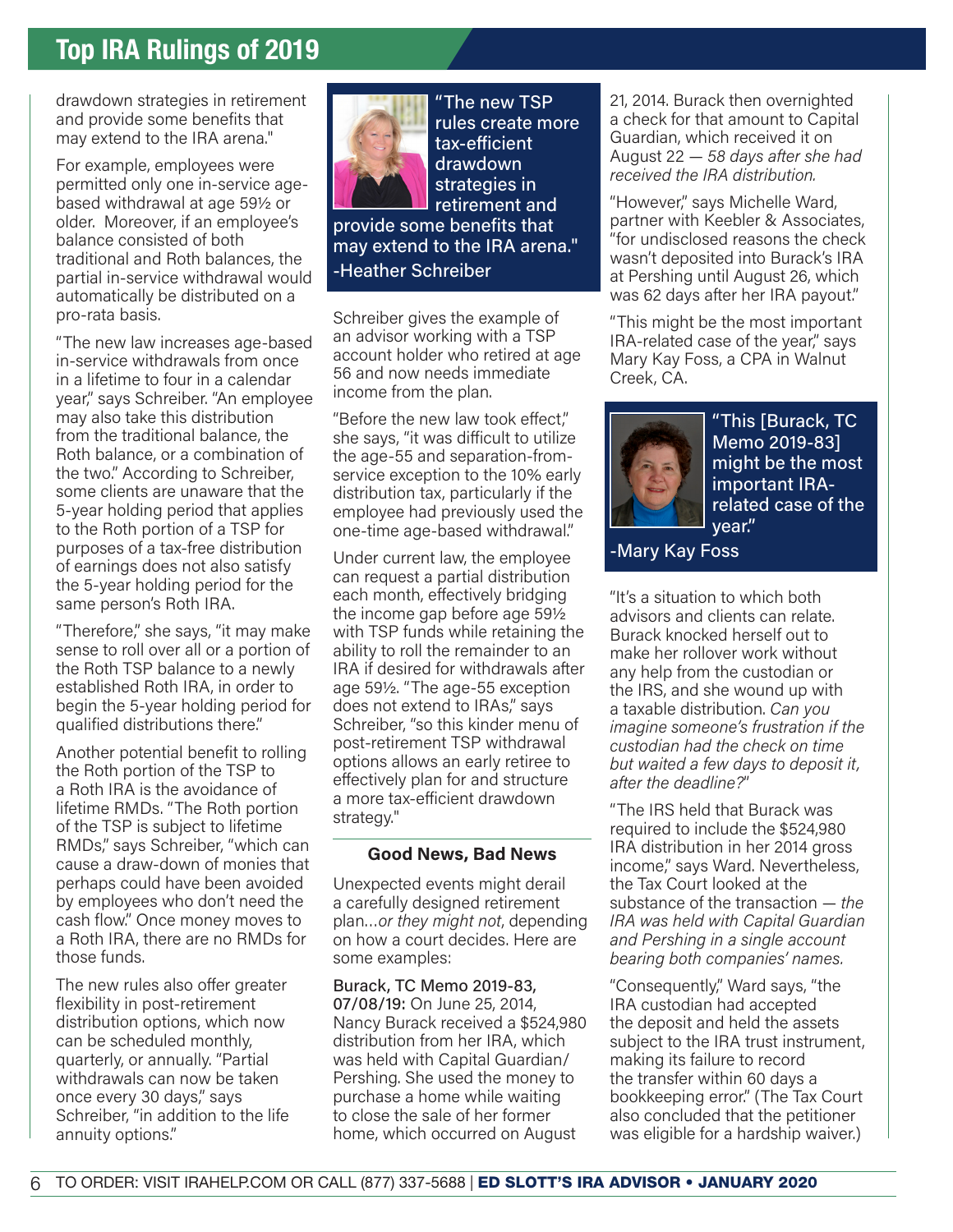Legal niceties aside, Burack had to go through considerable effort and expense to prevail, so it makes sense to keep close tabs on any transaction where an IRA rollover crowds the 60-day deadline.



"Consequently, the IRA custodian had accepted the deposit and held the assets subject to the IRA trust

instrument, making its failure to record the transfer within 60 days a bookkeeping error." -Michelle Ward

Hoffman, (Bktcy Ct GA), 07/26/19: Timothy Hoffman guaranteed a loan to help his son-in-law open a restaurant. The restaurant failed so the loan came due. When the bank sought to collect a debt of over \$450,000, Hoffman filed for bankruptcy and the matter was tried before the Bankruptcy Court of Georgia.

As part of the proceedings, Hoffman contended that his multiple retirement accounts, worth a total of over \$1.8 million, should be exempt from his creditor.

"The bankruptcy court allowed Hoffman to exempt under Georgia law a traditional IRA account worth \$1,477,000 and a small 401(k) account," says Ian Berger, IRA Analyst with Ed Slott & Co. "However, the court disallowed exemptions for Hoffman's Roth IRAs (worth a combined \$276,000) and IRA distributions of \$55,000." Thus, over \$330,000 of the claimed retirement funds were vulnerable to collection.

"It is likely," says Berger, "that the debtor's traditional IRA account included rollovers from company plans, but he did not separately account for those rollovers in his bankruptcy filing." The federal Bankruptcy Code fully

protects rollovers from creditors; contributory traditional and Roth IRA accounts are protected up to a cap (\$1,362,800 for 2019 and 2020).

"By separating out the rollovers, Hoffman could have protected his Roth IRAs and his entire traditional IRA," says Berger. "That's because the sum of the Roth IRAs and the non-rollover part of his traditional IRA was likely less than \$1,362,800." To get the benefit of the federal Bankruptcy Code exemption, Hoffman would have had to claim that exemption. But he did not – *he only claimed the state exemption.*

Individuals who file for bankruptcy should evaluate whether splitting out rollovers from their IRA accounts as well as claiming both federal and state exemptions will help them protect more of their retirement assets from creditors.

Richard L. Jones, U. S. Bankruptcy Court, Southern District of Illinois, 04/15/19: On or about April 16, 2018, Richard L. Jones withdrew \$50,000 from his IRA and soon put nearly all of the cash into his non-IRA bank account. In the following weeks, Jones bought multiple lottery tickets, in hopes of paying off debts and avoiding bankruptcy.

As might have been expected, this "plan" was flawed. "Jones lost \$30,000 and, within the 60-day rollover window, deposited the remaining \$20,000 back into his IRA," says Andy Ives, IRA Analyst with Ed Slott & Co. The repayment occurred on June 15 of that year; on October 22 of that year, Jones filed a Chapter 7 petition and claimed that his \$40,000 IRA was exempt from creditors. The bankruptcy trustee objected that the \$20,000 redeposited in June shouldn't be exempt, and the matter wound up in bankruptcy court.

"Because the rollover money had been returned to a qualified retirement plan when Jones

ultimately declared bankruptcy, those dollars remained protected from his creditors," says Ives. As the court's opinion pointed out, "The \$20,000 was in the debtor's IRA on the date that he filed his bankruptcy case."

There was no indication of fraud; the court found no requirement that actual dollars be traced from withdrawal to redeposit, and the 60-day rollover deadline was met. "This case illustrates our mantra, *'what happens in the 60 days, stays in the 60 days,'*" says Ives. "Although it's not always understood, people can do whatever they want with their 60 day rollover dollars — *within the law.* As long as the money (or as in the Jones case, a portion of the money) is returned to an IRA or a qualified plan within the 60 days, no questions will be asked." The tax treatment and asset protection of IRAs will remain in force.

Berry, No. 4:17-cr-00385 (S.D. Tex. 2018), 12/17/18: Gwendolyn Berry was found guilty of embezzling over \$1.8 million from a family's bank accounts; she was sent to jail and ordered to pay restitution, including 100% of her IRA. The court also ordered that 50% of her husband, Michael's, IRA be paid to the victims.

"A good discussion of community property and IRAs can be found in this case," says Foss. "The couple relied on precedents that found ERISA overrides community property law. However, the retirement benefits had been rolled to an IRA, which is not an ERISA plan, so Michael lost." Rolling an employer-sponsored plan to an IRA can often be a good decision, but participants with asset protection concerns should approach a rollover cautiously.

Rosenberg, TC Memo 2019-124, 09/19/19: Post divorce, a judgment ordered William Rosenberg's former spouse to pay him \$10,000